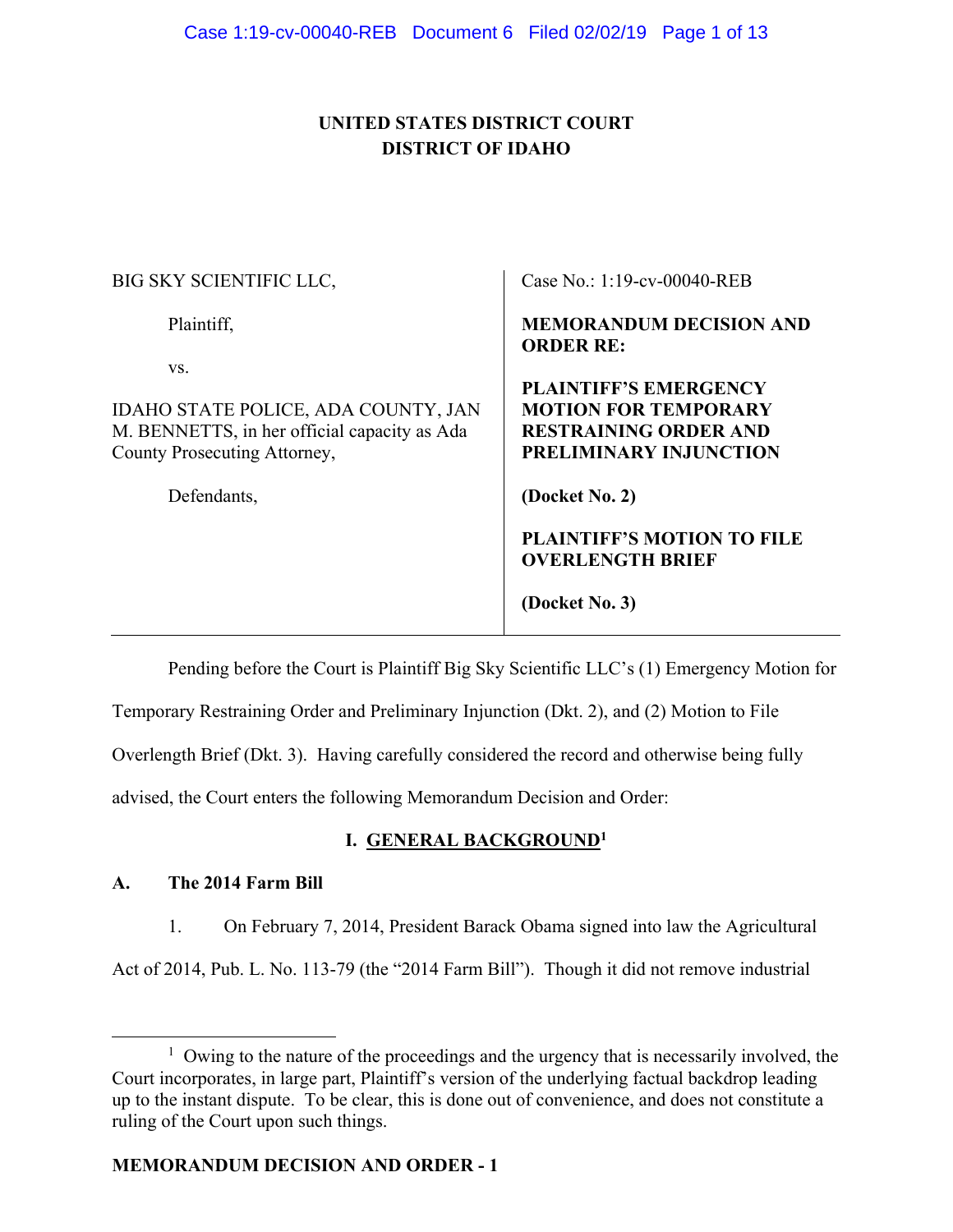### Case 1:19-cv-00040-REB Document 6 Filed 02/02/19 Page 2 of 13

hemp<sup>2</sup> from federal controlled substance schedules, the 2014 Farm Bill nonetheless provided that, "[n]otwithstanding the Controlled Substances Act . . . or any other Federal law, an institution of higher education . . . or a State department of agriculture may grow or cultivate industrial hemp," provided it is done "for purposes of research conducted under an agricultural pilot program or other agricultural or academic research" and those activities are allowed under the relevant state's laws. *See* 7 U.S.C. § 5940(a).

2. The so-called "industrial hemp" was defined in the 2014 Farm Bill as the plant Cannabis sativa L., or any part of such plant, "with a delta-9 tetrahydrocannabinol concentration of not more than 0.3 percent on a dry weight basis." *Id*. at § 5940(b); *see also* Shore Decl., ¶ 3 (Dkt. 2-11) ("Delta-9 tetrahydrocannabinol ("Δ-9 THC") is the principal psychoactive constituent of cannabis and the 'high' experienced by recreational users increases based upon the level of Δ-9 THC. Because industrial hemp has a  $Δ$ -9 THC percentage of 0.3 percent or less on a dry weight basis, it has virtually no psychotropic effects and is not used recreationally.").

3. In 2016, the Oregon legislature passed HB 4060 to establish an industrial hemp program allowing for the cultivation and regulation of industrial hemp in Oregon, complying with the 2014 Farm Bill's requirements. *See, e.g.*, Or. Rev. Stat. § 571.333(1) (establishing framework "for the purpose of developing standards for investigating and testing an industrial hemp crop to ensure that the crop contains an average tetrahydrocannabinol concentration that does not exceed 0.3 percent on a dry weight basis.").

**B. The 2018 Farm Bill** 

4. On December 20, 2018, President Donald Trump signed into law the Agriculture Improvement Act of 108, Pub. L. 115-334 (the "2018 Farm Bill"), which expanded the definition

 $\frac{1}{2}$ <sup>2</sup> The terms "industrial hemp" and "hemp" are used interchangeably throughout this Memorandum Decision and Order for convenience in discussing the issues being decided here.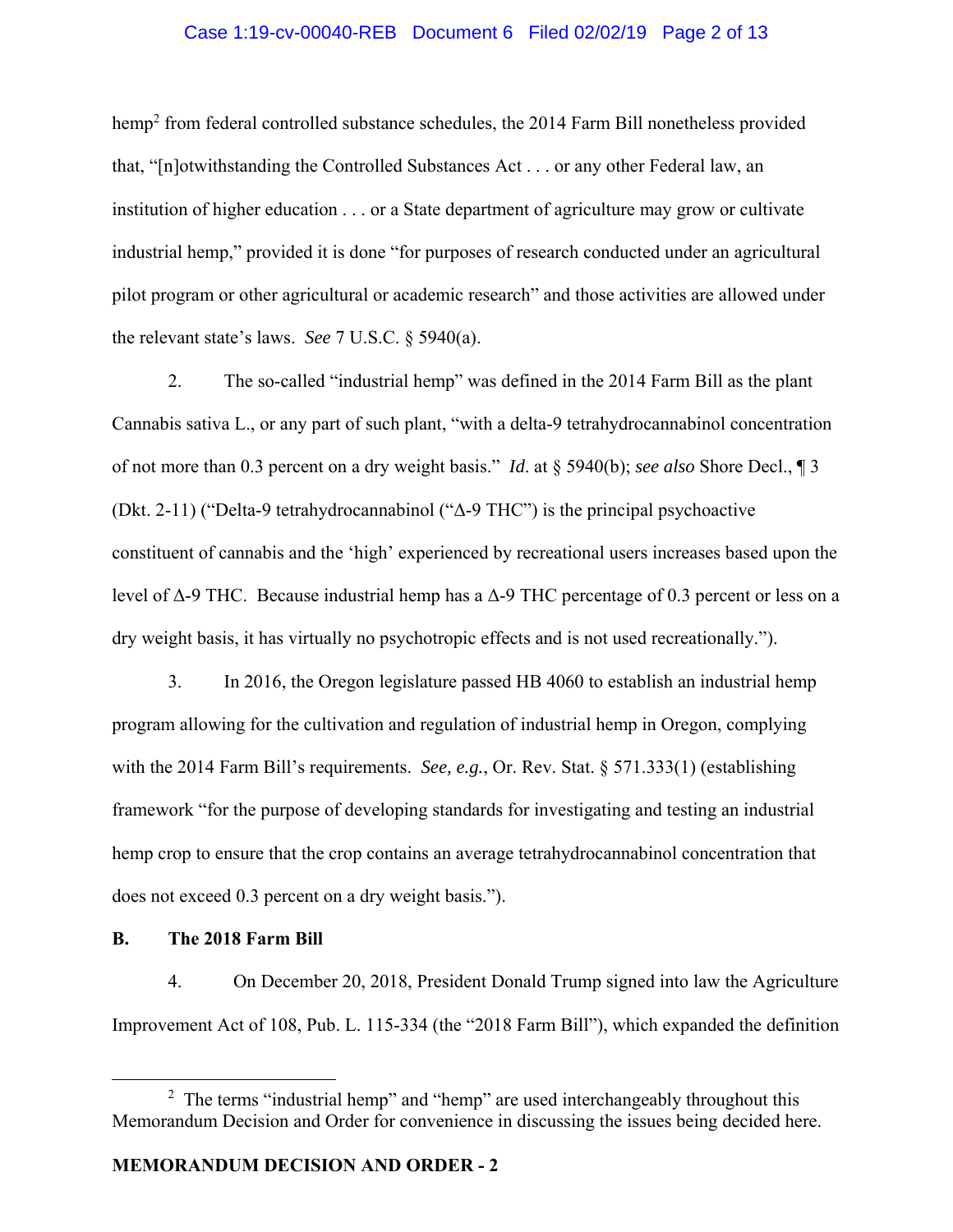#### Case 1:19-cv-00040-REB Document 6 Filed 02/02/19 Page 3 of 13

of "industrial hemp" beyond the 2014 Farm Bill to include not only "the plant Cannabis sativa L. and any part of that plant," *but also* "the seeds thereof and all derivatives, extracts, cannabinoids, isomers, acids, salts, and salts of isomers, whether growing or not, with a delta-9 tetrahydrocannabinol concentration of not more than 0.3 percent on a dry weight basis." *Compare* 2018 Farm Bill § 10113, *with* 2014 Farm Bill § 7606.

5. The 2018 Farm Bill distinguished industrial hemp from marijuana, added industrial hemp to the list of agriculture commodities, and removed industrial hemp from federal controlled substance schedules.

6. Under the 2018 Farm Bill, states and Indian tribes may choose to regulate industrial hemp on their own, and the new legislation expressly says that "No Preemption" is intended of any law of a state or Indian tribe that "regulates the production of hemp" and "is more stringent" than federal law. 2018 Farm Bill § 10113. In other words, though industrial hemp is no longer a controlled substance under federal law, states and tribes may declare it to be a controlled substance under state or tribal law. Idaho does not distinguish industrial hemp from marijuana; both are controlled substances under Idaho law.

7. However, relevant here, the 2018 Farm Bill addressed industrial hemp in interstate commerce, stating:

 (a) RULE OF CONTRUCTION. – Nothing in this title or an amendment made by this title prohibits the interstate commerce of hemp (as defined in section 297A of the Agricultural Marketing Act of 1946 (as added by section 10113)) or hemp products.

(b) TRANSPORTATION OF HEMP AND HEMP PRODUCTS. – No state or Indian Tribe shall prohibit the transportation or shipment of hemp or hemp products produced in accordance with subtitle G of the Agricultural Marketing Act of 1946 (as added by section 10113) through the State or the territory of the Indian Tribe, as applicable.

2018 Farm Bill § 10114.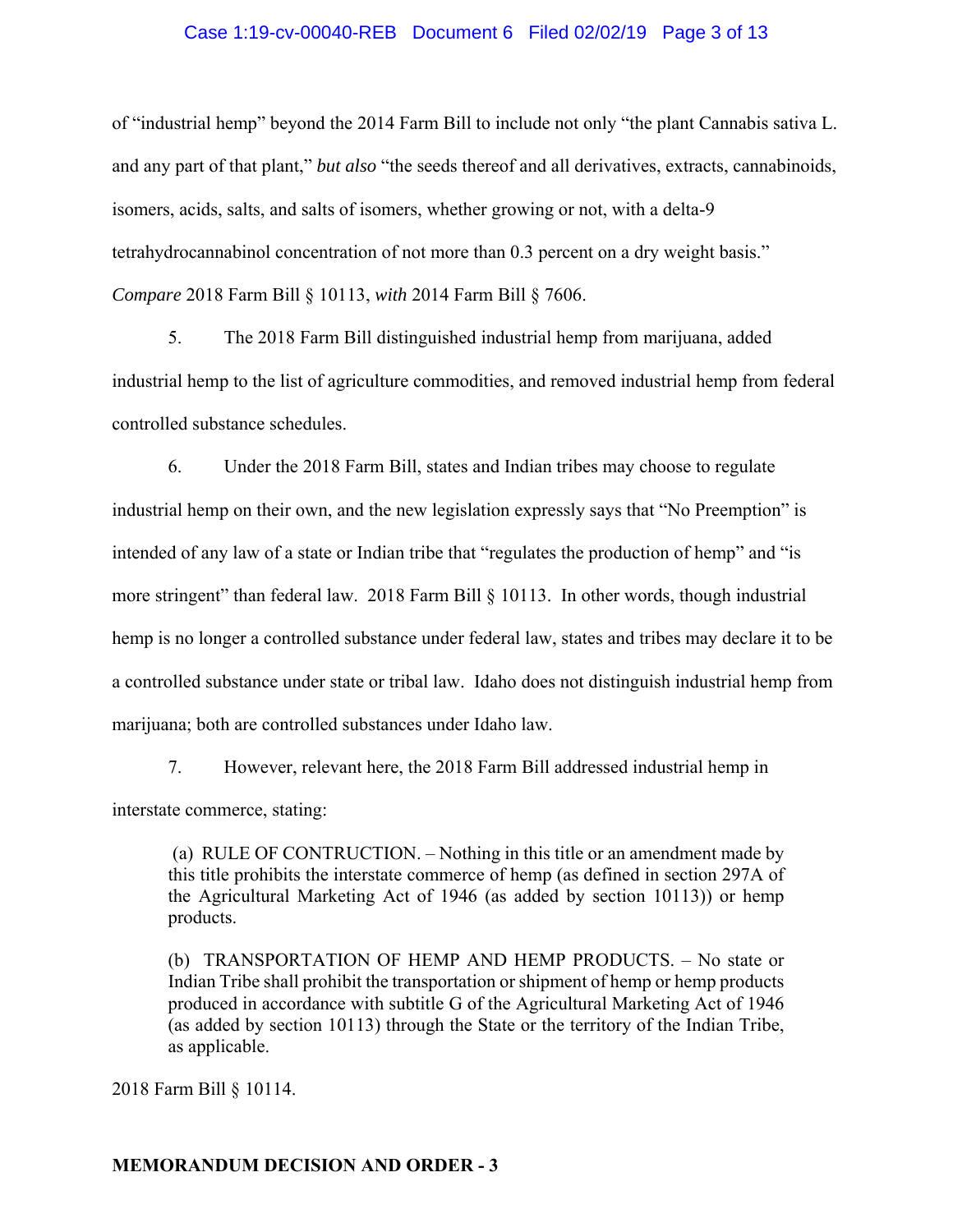## **C. Plaintiff Big Sky Scientific LLC**

8. Plaintiff Big Sky Scientific LLC ("Big Sky") was incorporated on December 17, 2018, purportedly to be among the first companies to market in what it believed to be the new and evolving industrial hemp industry. *See* Shore Decl., ¶ 4 (Dkt. 2-11).

9. Big Sky set up operations in Aurora, Colorado, where it plans to receive and process shipments of industrial hemp. *See id*., ¶ 5. Big Sky's business model is to purchase industrial hemp from state-licensed industrial hemp growers; process it to remove isolates (typically cannabidiol ("CBD") powder) from the industrial hemp; and then sell the CBD powder to consumer products manufacturers who add the CBD powder to a diverse range of products. *See id*. at ¶ 6.

10. Big Sky claims that, by purchasing the industrial hemp and managing its processing to extract the isolates, including CBD powder, it is "positioning itself as a leader in the market for meeting the CBD demands of product manufacturers and the public." *Id*. at ¶ 8

## **D. The January 24, 2019 Arrest and Seizure**

11. At some unknown time, Big Sky purchased approximately 13,000 pounds of industrial hemp from Boones Ferry Berry Farms ("Boones Ferry") in Hubbard, Oregon. *See*  Shore Decl., ¶ 11 (Dkt. 2-11). Big Sky represents that Boones Ferry is an industrial hemp grower licensed with the Oregon Department of Agriculture. *See id*. Big Sky intended to have the industrial hemp shipped from Hubbard, Oregon to Big Sky's processor in Aurora, Colorado. *See id*.

12. Big Sky contracted with a third-party logistics company that arranged for Big Sky's industrial hemp to be shipped by a trucking company named VIP Transporter LLC from Oregon to Colorado. *See id*. at ¶ 12. Given the quantity of industrial hemp, it was shipped in multiple truck loads. *See id*.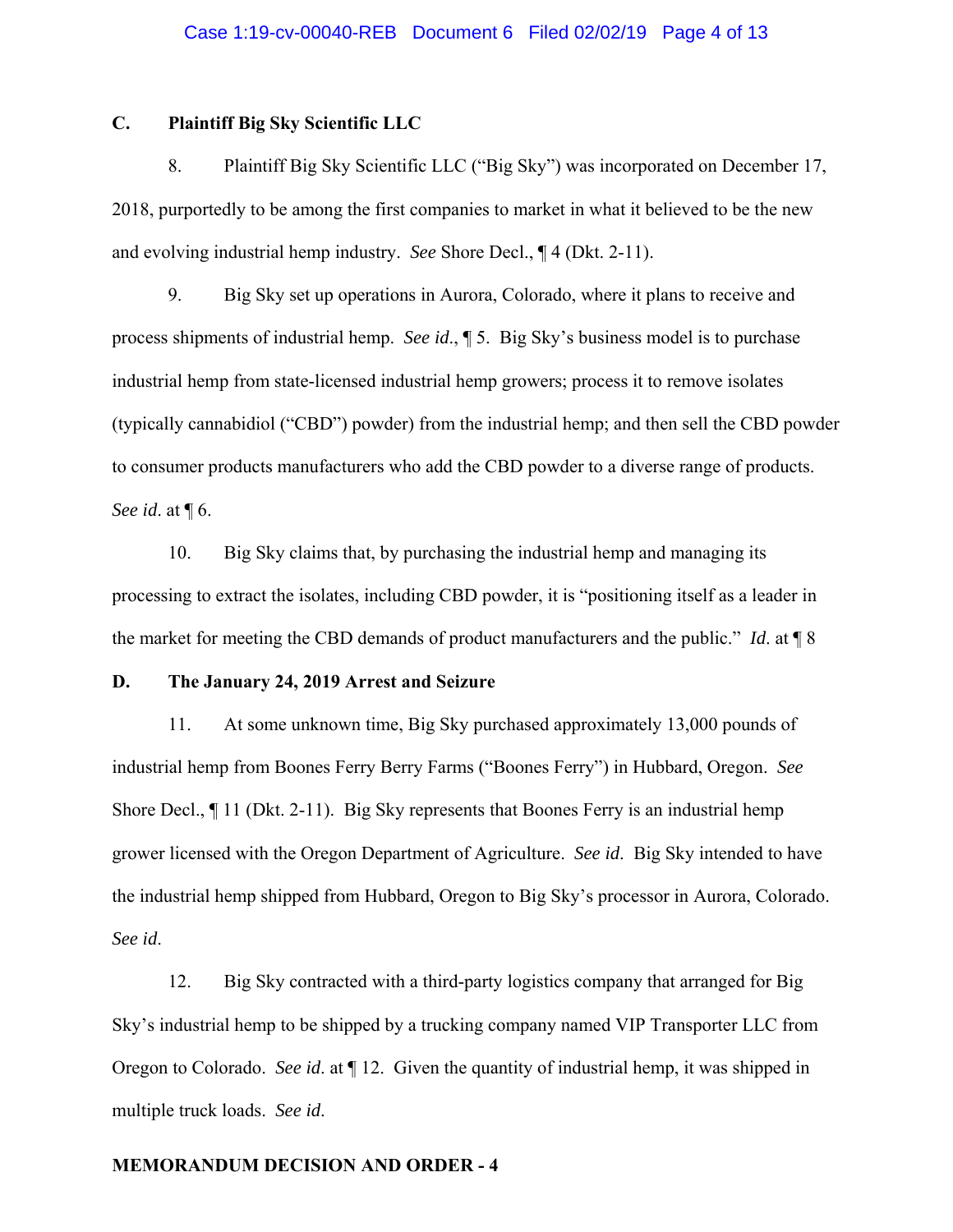#### Case 1:19-cv-00040-REB Document 6 Filed 02/02/19 Page 5 of 13

13. On January 24, 2019, a semi-truck carrying the industrial hemp stopped at the East Boise Port of Entry, in Ada County, on Interstate 84. *See id*. at ¶ 14. According to Big Sky, the load was not concealed but, rather, in plain sight in the cargo area of the semi-truck trailer; the driver freely indicated that he was hauling hemp; the driver did not run or otherwise try to escape; and the driver did not try to dispose of the load which he was shipping. *See* Compl., ¶¶ 25-28 (Dkt. 1). The bill of lading that accompanied the load indicated that the shipment consisted of "hemp" and that the shipment was being transported from Oregon to Colorado. *See id*. at ¶¶ 23-24.

14. The driver was arrested after he stopped at the port of entry; he was charged with marijuana trafficking in Idaho state court, an offense in Idaho that carries a mandatory minimum five-year prison term. *See* Watkins Decl., ¶ 7 (Dkt. 2-2). Additionally, Defendant Idaho State Police ("ISP") seized the contents of the shipping truck, consisting of approximately 7,000 pounds of industrial hemp. *See* Compl., ¶ 31 (Dkt. 1); *see also* Shore Decl., ¶ 15 (Dkt. 2-11).

## **E. The Instant Action**

15. On January 28, 2019, after the arrest of the driver and seizure of the cargo, Elijah Watkins, counsel for Big Sky, called Shawna Dunn, the Chief Deputy Criminal Prosecutor for Ada County. *See* Watkins Decl., ¶ 8 (Dkt. 2-2). He represented to Ms. Dunn that the cargo was industrial hemp, not marijuana; told her that the 2018 Farm Bill's provision regarding interstate transportation of industrial hemp preempts Idaho's state marijuana laws; described he value and perishable nature<sup>3</sup> of the industrial hemp; and said that the County and/or ISP should release the

 $\frac{1}{3}$  $3$  The importance attached to Big Sky's claim is no doubt motivated, in part, by its contention that industrial hemp is perishable and, if stored improperly, can mold and be destroyed. *See* Shore Decl. ISO Mot. for TRO/PI, ¶ 17 (Dkt. 2-11) ("Industrial hemp is perishable and will mold if proper airflow and climate are not maintained. Once a bale molds, a processor can refuse to process it, making the bale worthless. Even without mold, as harvested industrial hemp sits, the amount of CBD contained within it dissipates.").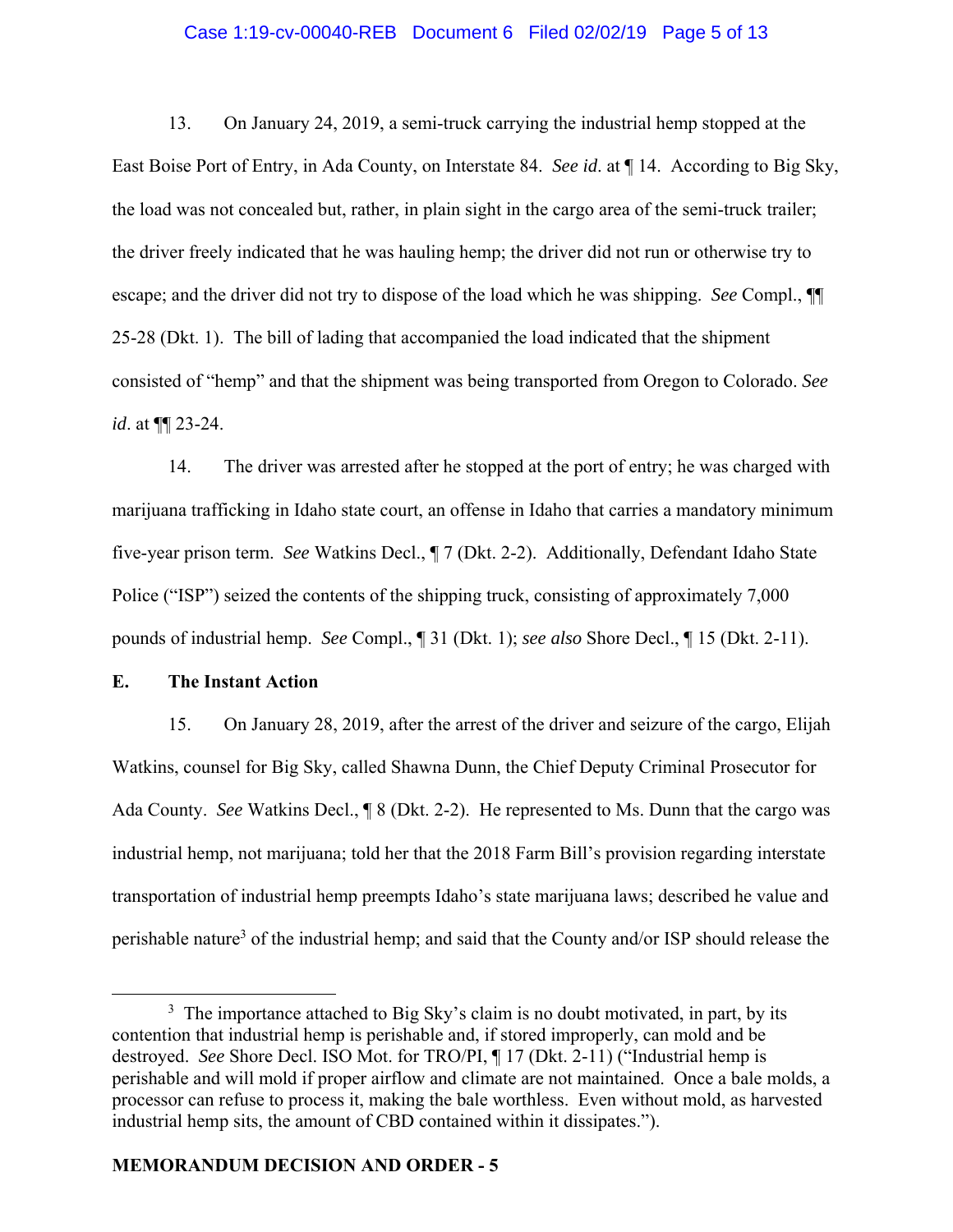#### Case 1:19-cv-00040-REB Document 6 Filed 02/02/19 Page 6 of 13

industrial hemp cargo or properly store it. *See id*. Mr. Watkins says that Ms. Dunn explained in response that the cargo would not be released; that it was outside her purview to dictate how the seized cargo was stored; that industrial hemp is illegal under Idaho law regardless of the 2018 Farm Bill; and that if she were to release the shipment to Mr. Watkins, she herself would be guilty of a felony. *See id*. at ¶ 9.

16. On January 29, 2019, Mr. Watkins emailed and hand-delivered (1) a letter to Defendant Jan Bennetts (the elected Ada County Prosecutor) and her Deputy Chief Civil Prosecutor, and a largely similar version of the same letter to ISP's Deputy Attorney general, Merritt Dublin, setting forth Big Sky's position. *See* 1/29/19 Ltrs. from Watkins to Bennetts and Dublin, attached as Exs. E  $\&$  F to Watkins Decl. (Dkt. 2-7, 2-8). Each letter attached reports from two different laboratories, represented to be "state-accredited," along with a copy of Boones Ferry's "industrial hemp license." *See id*. Big Sky contends that such documents evidence that the seized load was, in fact, industrial hemp under the 2018 Farm Bill. *See id*. In each letter, Mr. Watkins contended on behalf of Big Sky that the seizure of the cargo was interference with interstate commerce and that any such interference violated the 2018 Farm Bill and Supremacy Clause of the United States Constitution. *See id*.

17. Responses to both letters came on January 31, 2019, flatly rejecting Big Sky's arguments that the 2018 Farm Bill applied to preclude ISP's January 24, 2019 seizure of Big Sky's load of industrial hemp. *See* 1/31/19 Ltr. from Dublin to Watkins, attached as Ex. G to Watkins Decl. (Dkt. 2-9); 1/31/19 Ltr. from Roscheck to Watkins, attached as Ex. H to Watkins Decl. (Dkt. 2-10). Counsel for Ada County and ISP set out their position that the regulatory framework for industrial hemp required by the 2018 Farm Bill had not yet been created, such that the hemp that had been seized could not have been "produced in accordance with subtitle G of the Agricultural Marketing Act of 1946" as is required, and thus also did not fall under the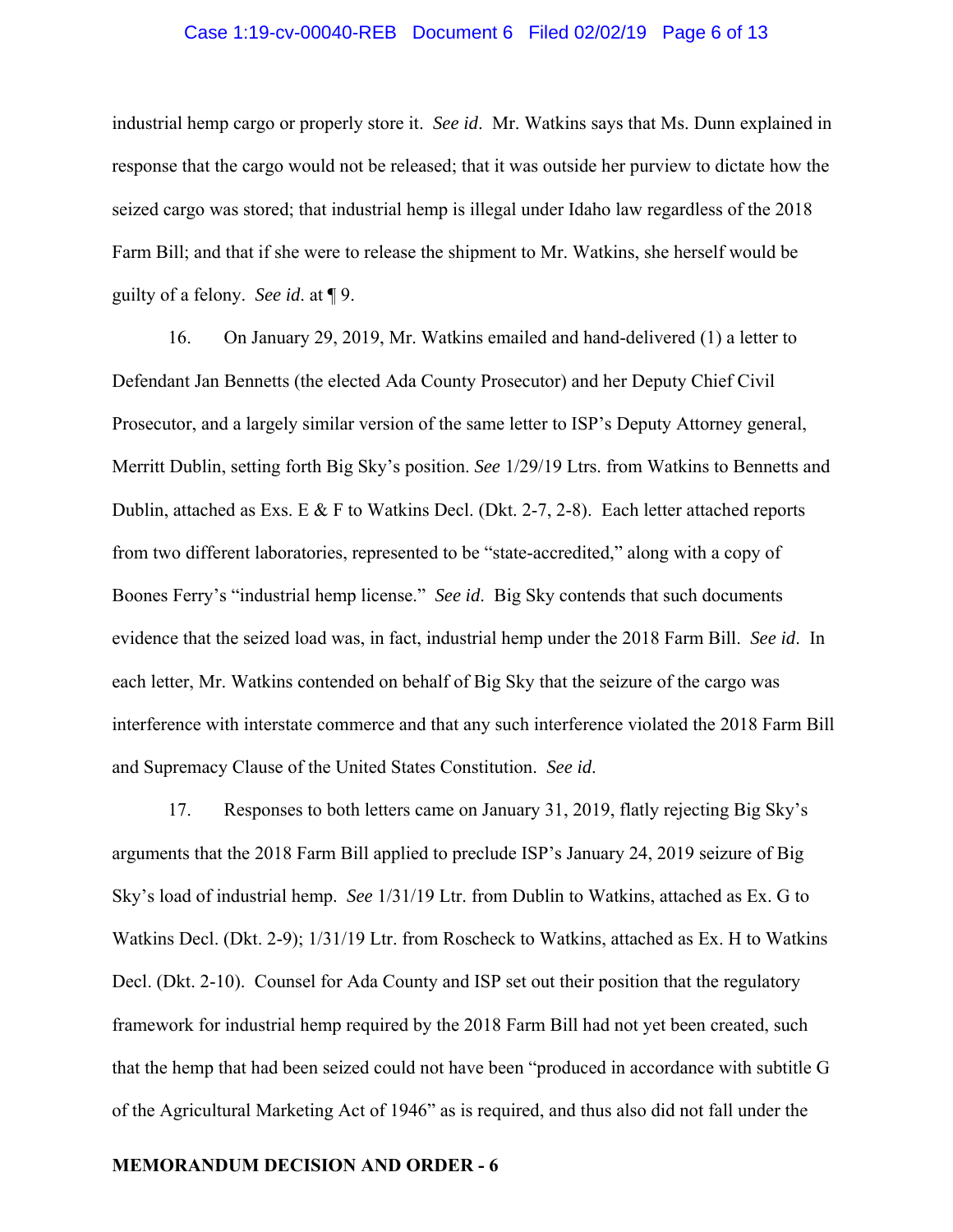#### Case 1:19-cv-00040-REB Document 6 Filed 02/02/19 Page 7 of 13

interstate commerce protections of the 2018 Farm Bill for the transportation of industrial hemp. *See, e.g.*, 1/31/19 Ltr. from Roscheck to Watkins, attached as Ex. H to Watkins Decl. (Dkt. 2-10) ("According to your letter, the contraband was produced in Oregon. Based on our review, Oregon does not have a federally approved plan and the Secretary of the United States Department of Agriculture has yet to establish its own plan. Thus, assuming for the sake of argument that the 2018 Farm Bill even applies, the contraband could not have been produced in accordance with subtitle G and Idaho is free to prohibit its transportation or shipment through the state.").

18. On February 1, 2019, Big Sky filed this legal action pursuant to 28 U.S.C. § 2201 and FRCP 57, seeking a declaratory ruling as to Big Sky's rights under the 2018 Farm Bill, the Commerce Clause, and/or interstate commerce principles. *See generally* Compl. (Dkt. 1). Specifically, Big Sky seeks a ruling declaring that (1) "Defendants improperly seized Big Sky's property and have improperly refused to return Big Sky's property after the seizure given the language of the 2018 Farm Bill forbidding states from prohibiting the interstate transportation or shipment of industrial hemp through a state"; and (2) "Defendants improperly seized Big Sky's property and have improperly refused to return Big Sky's property after the seizure given the Commerce Clause and/or interstate commerce principles, which prevent state prohibition with the interstate shipment or transportation of a lawful good." *Id*. at ¶¶ 42 & 50.

19. On the same day, Big Sky filed its Emergency Motion for Temporary Restraining Order and Preliminary Injunction, seeking entry of a temporary restraining order and an injunction under FRCP 65 to enjoin Defendants "from violating the clear commands of the [2018 Farm Bill] and the Commerce Clause, and to order Defendants to immediately return Big Sky's property." Mem. ISO Emerg. Mot. for TRO/PI, p. 1 (Dkt. 2-1). Alternatively, citing to FRCP 66, Big Sky requests that the Court appoint an emergency receiver to safeguard Big Sky's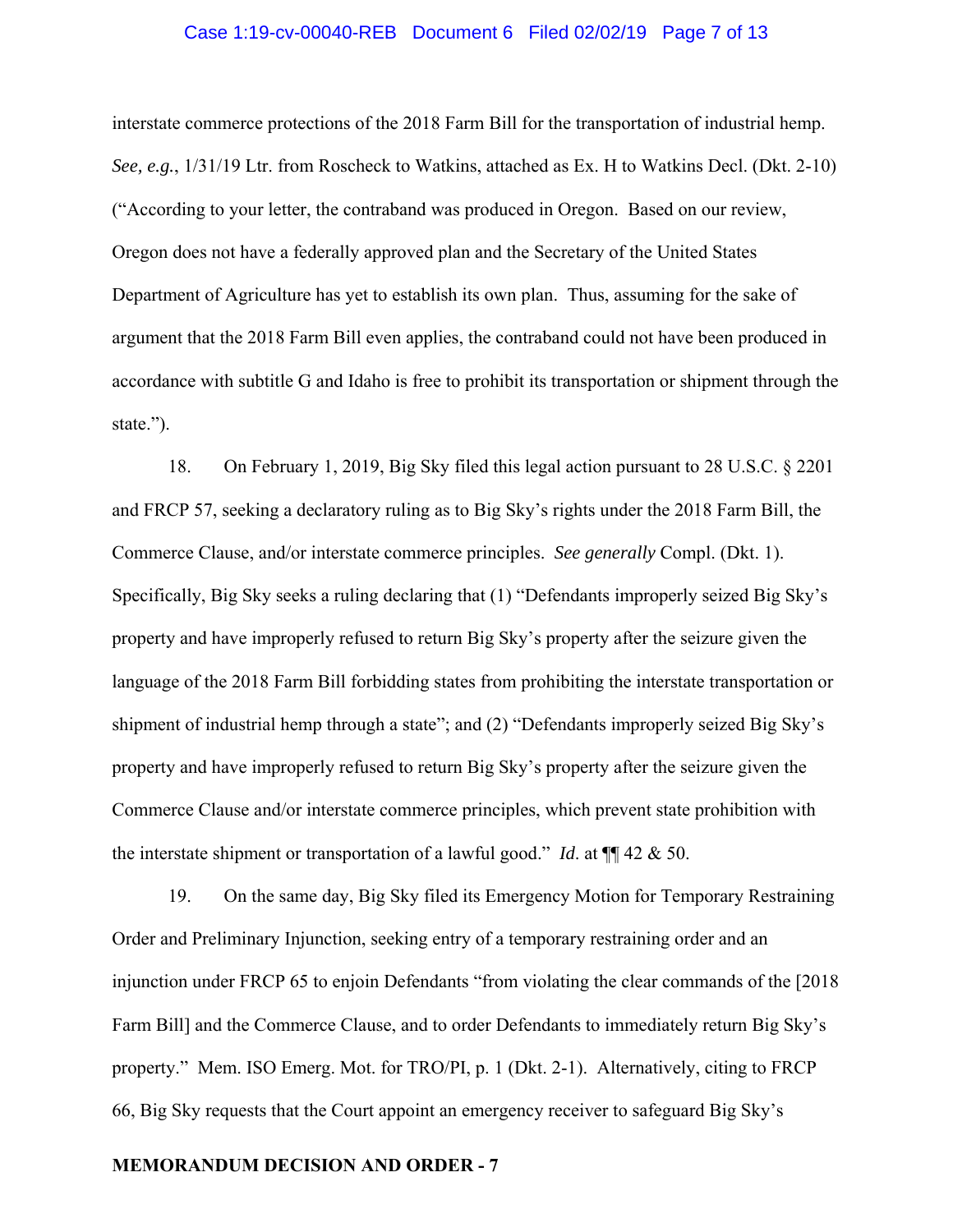"valuable, federally-protected property, pending final resolution of the matter." Mot. for TRO/PI, p. 2 (Dkt. 2).

# **II. DISCUSSION**

# **A. Legal Standard**

FRCP 65(b) prescribes the process by which a request for preliminary injunctive relief, to include a temporary restraining order, is presented to the Court. Such relief, whether in the form of a temporary restraining order or a preliminary injunction, are subject to the same burden of proof.<sup>4</sup> See Stuhlbarg Int'l Sales Co. v. John D. Brush & Co., 240 F.3d 832 n.7 (9<sup>th</sup> Cir. 2001). A temporary restraining order may issue if a plaintiff shows: (1) a likelihood of success on the merits; (2) a likelihood of irreparable harm to them in the absence of preliminary relief; (3) that the balance of equities tips in their favor; and (4) that an injunction is in the public interest. *See Winter v. Natural Res. Def. Council*, 555 U.S. 7, 20-23 (2008).

 It is axiomatic that "injunctive relief [is] an extraordinary remedy that may only be awarded upon a clear showing that the plaintiff is entitled to such relief." *Id*. at 22. However, the Ninth Circuit has held that the trial court can utilize a "sliding scale" in weighing the *Winter*  factors, such that "'serious questions going to the merits' and a hardship balance that tips sharply toward the plaintiff can support issuance of an injunction, assuming the other two elements of the *Winter* test are also met." *Alliance for the Wild Rockies v. Cottrell*, 632 F.3d 1127, 1132 (9<sup>th</sup> Cir.

 $\frac{1}{4}$ <sup>4</sup> FRCP 65(b) prescribes, among other things, that if a temporary restraining order is sought without written or oral notice to the adverse party or its attorney, then certain details must be provided in an affidavit or verified complaint, and a written certification must be given by the movant's attorney regarding efforts to give notice and reasons why it should not be required. *See* Fed. R. Civ. P. 65(b). The Court presumes from the record before it that the attorneys for the Defendants have been given notice of the pending Motion, and therefore those requirements are not applicable here. The Court is ruling in this Decision on Big Sky's request for a temporary restraining order, which has been described as an "emergency" motion, without waiting to hear from counsel for Defendants. As is further described herein (and elsewhere), there will be an opportunity for Defendants, through their counsel, to argue their position.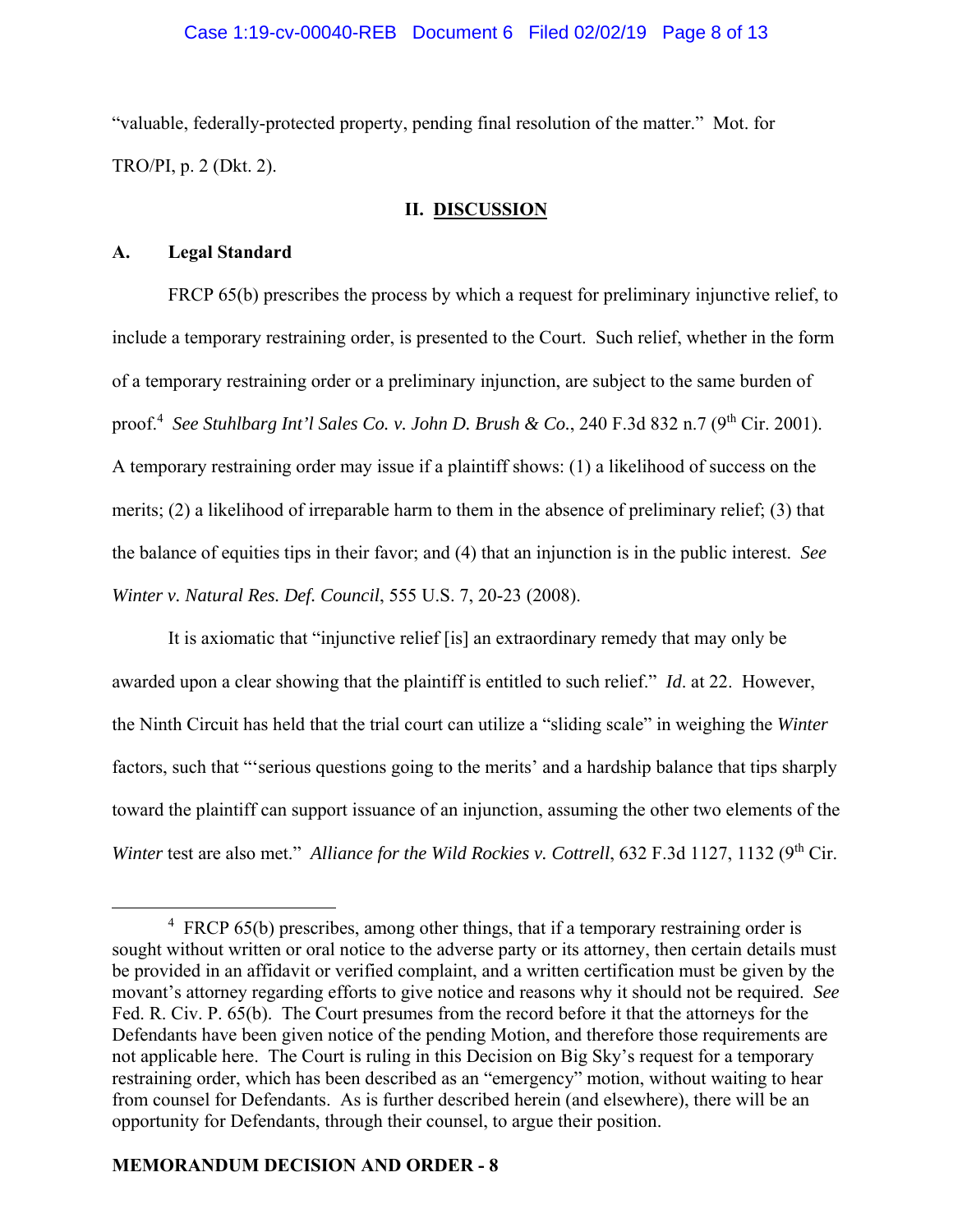#### Case 1:19-cv-00040-REB Document 6 Filed 02/02/19 Page 9 of 13

2011). Where such serious questions upon the merits exist, the Court can choose to grant preliminary relief where it cannot determine with certainty that the moving party is more likely than not to prevail on the merits of the underlying claims, but where the costs outweigh the benefits of not granting the injunction. *See id*. at 1132. Serious questions "need not promise a certainty of success, nor even present a probability of success, but must involve a 'fair choice of success on the merits." *Republic of the Philippines v. Marcos*, 862 F.2d 1355, 1362 (9<sup>th</sup> Cir. 1988).

# **B. A Temporary Restraining Order Is Not Warranted Because Significant Questions Exist as To What Constitutes "Hemp" Under The 2018 Farm Bill And, Thus, Whether Plaintiff Has A Likelihood Of Success On The Merits**

Big Sky's argument for injunctive relief is straightforward enough – it purchased hemp, as that agricultural product is defined under the 2018 Farm Bill (specifically, subtitle G); hemp is no longer a controlled substance under federal law; and finally, Idaho cannot interfere with the transportation of hemp in interstate commerce. *See* Mem. ISO Emerg. Mot. for TRO/PI, pp. 12- 17 (Dkt. 2-1). However, the difficulty for the Court in accepting Big Sky's argument lies in gleaning whether the product that was seized from the Big Sky shipment is "hemp" under the 2018 Farm Bill amendments, when the current record suggests that the timing of the hemp harvest and shipment predate the creation of either a state or federal "plan" as called for in the 2018 Farm Bill's regulatory framework for hemp production. The attachments to the Motion include correspondence between counsel for Big Sky and the Defendants. The letters submitted by Defendants' counsel invoke the requirement to comply with subtitle G. *See* 1/31/19 Ltr. from Dublin to Watkins, attached as Ex. G to Watkins Decl. (Dkt. 2-9); 1/31/19 Ltr. from Roscheck to Watkins, attached as Ex. H to Watkins Decl. (Dkt. 2-10). Yet, Big Sky does not contend, and it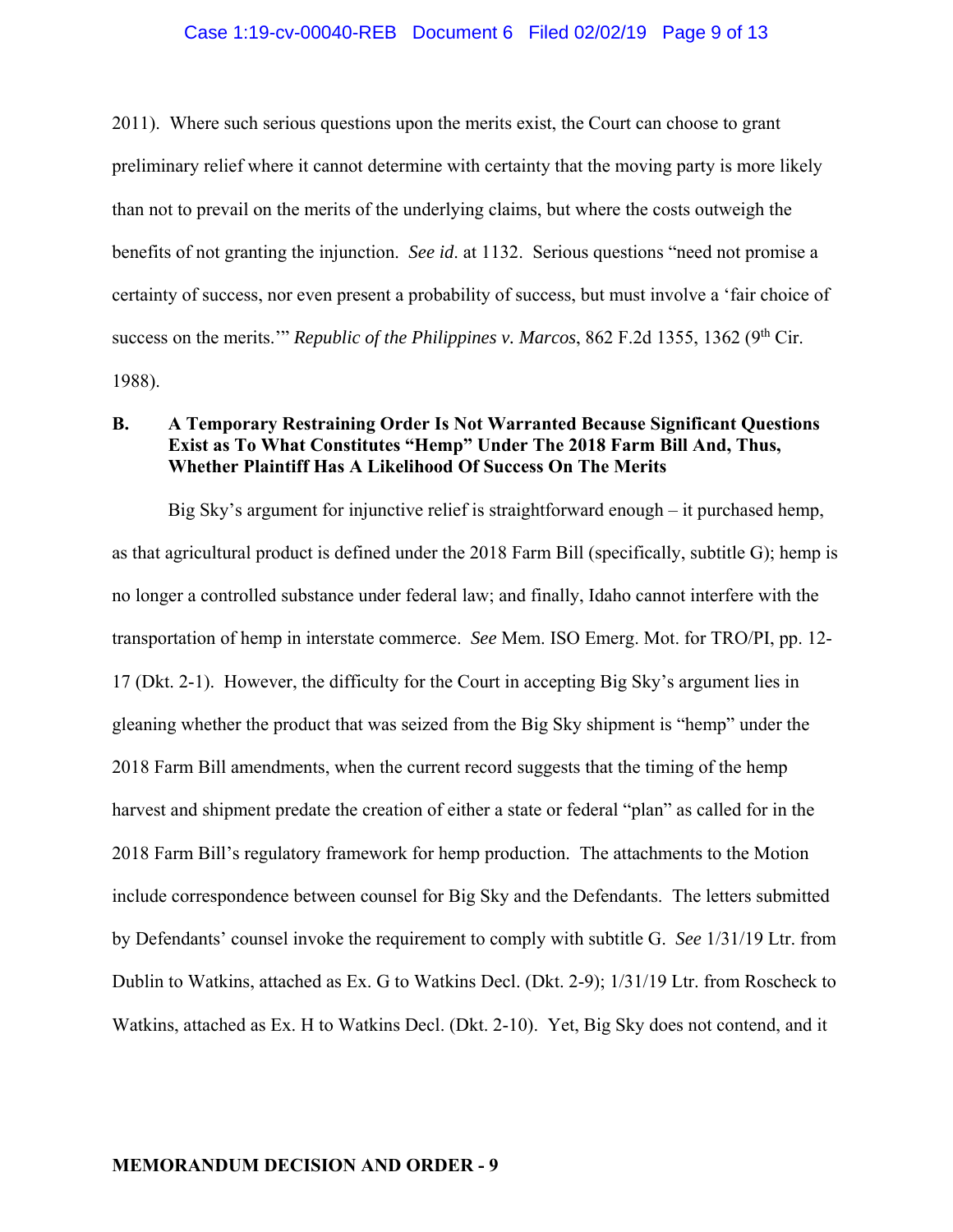# Case 1:19-cv-00040-REB Document 6 Filed 02/02/19 Page 10 of 13

is not clear on the present record whether it could contend, that the product seized was actually

produced in compliance with subtitle G.<sup>5</sup>

The question is framed by Section 10144 of the 2018 Farm Bill, entitled "Interstate

Commerce," which reads:

(a) RULE OF CONTRUCTION. – Nothing in this title or an amendment made by this title prohibits the interstate commerce of hemp (as defined in section 297A of the Agricultural Marketing Act of 1946 (as added by section 10113)) or hemp products.

(b) TRANSPORTATION OF HEMP AND HEMP PRODUCTS. – No state or Indian Tribe shall prohibit the transportation or shipment of hemp or hemp products **produced in accordance with subtitle G of the Agricultural Marketing Act of 1946 (as added by section 10113) through the State** or the territory of the Indian Tribe, as applicable.

2018 Farm Bill § 10114 (emphasis added). Subsection (a) can be read as authorizing interstate

commerce of hemp, and Big Sky emphasizes this provision in both its counsel's correspondence

to Defendants, as well as its briefing now before the Court. But it is subsection (b) that speaks

The evidence submitted includes a Certificate of Analysis from ChemHistory, an Oregon lab (Ex. B to Watkins Decl. (Dkt. 2-4)) and a "∆-9 THC/CBD Potency Test Results" chart from the Good Lab, a Colorado lab (Ex. C to Watkins Decl. (Dkt. 2-5)). But the ChemHistory report has blanks where there should be listings of batch number, batch size, and harvest/production date. The sample was received October 24, 2018 and the report was created October 26, 2018. The cargo of hemp was seized by Defendants three months later, on January 24, 2019.

In his declaration, Big Sky's CEO Ryan Shore says that Big Sky "requires licensed hemp growers to produce signed invoices outlining the total quantity shipped to the pound with certification that the shipment has a ∆-9 THC concentration level of 0.3 percent or less." Shore Decl.,  $\P$ [1, 10 (Dkt. 2-11). But those invoices are not in the record.

 $\frac{1}{5}$  $<sup>5</sup>$  There also are issues as to the evidence purporting to establish that the seized cargo is,</sup> in fact, industrial hemp under the 2018 Farm Bill definition. That definition is "the plant Cannabis sativa L. and any part of that plant, including the seeds thereof and all derivatives, extracts, cannabinoids, isomers, acids, salts, and salts of isomers, whether growing or not, with a delta-9 tetrahydrocannabinol concentration of not more than 0.3 percent on a dry weight basis." *See* 2018 Farm Bill § 10113. Big Sky contends that the shipment at issue "was certified by two different state-accredited laboratories as falling well below the 0.3 percent ∆-9 THC limit." Mem. ISO Emerg. Mot. for TRO/PI, p. 12 (Dkt. 2-1).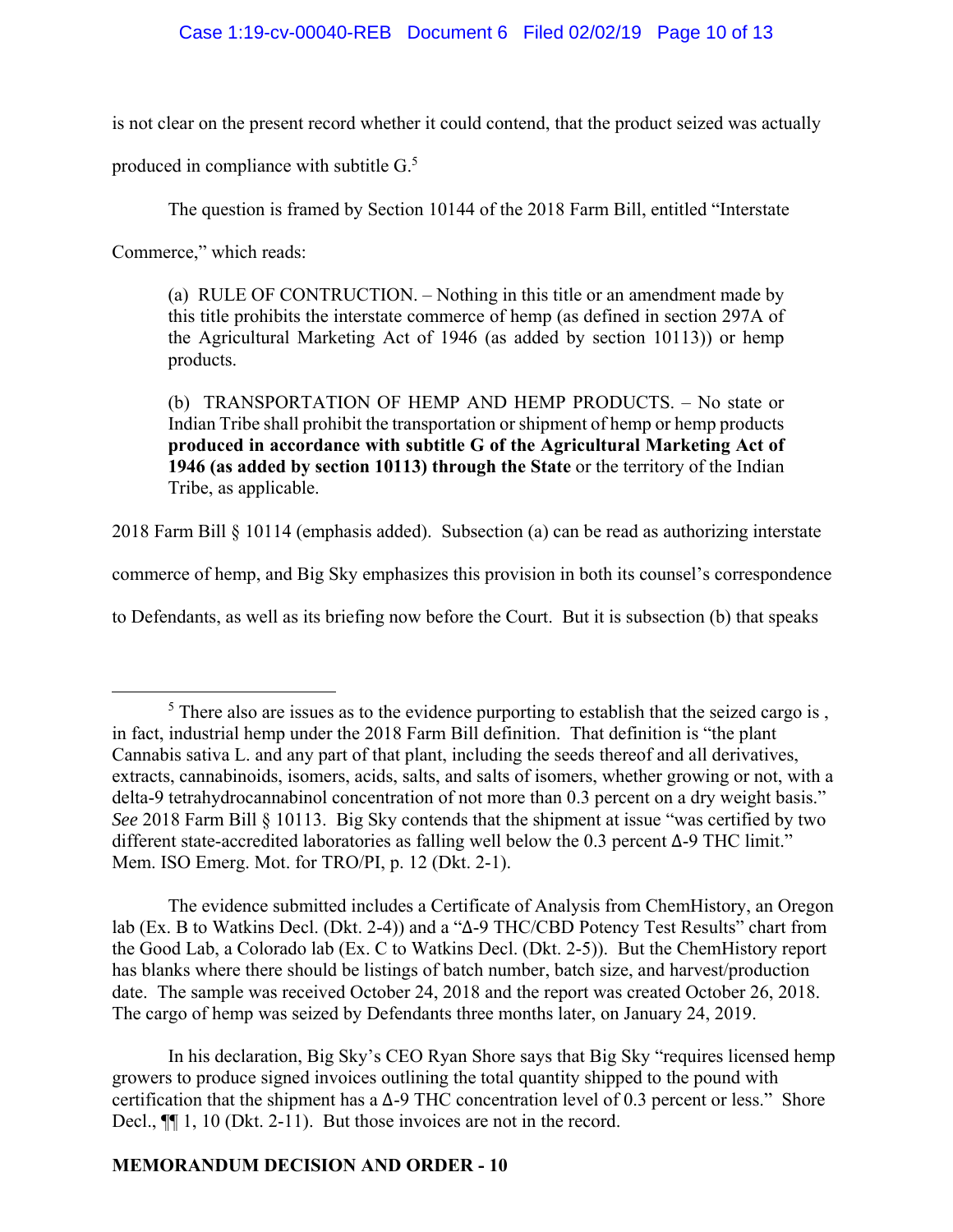#### Case 1:19-cv-00040-REB Document 6 Filed 02/02/19 Page 11 of 13

directly to transportation or shipment of hemp or hemp products and it is this provision that the Defendants – at least as reflected by their correspondence with Plaintiff's counsel – rely upon.

Specifically, Defendants point to the language of "hemp or hemp products produced in accordance with subtitle G." Subtitle G contains not just the definition of hemp (which is the fulcrum of Plaintiff's argument), but also the provisions detailing how states can create their own regulatory plan for hemp production and the means (the obligation actually) by which the Secretary of the United States Department of Agriculture is to create a federal regulatory plan for hemp production. Subtitle G requires a myriad of procedures, record-keeping requirements, inspection requirements, enforcement requirements, and other details which create a statutory frame around the production of hemp in the United States. *See, e..g.*, 7 U.S.C.A. 1639p-r.

The takeaway from an examination of the respective arguments of Big Sky and the Defendants (again, as discerned from their written correspondence with Big Sky's counsel) is that a reasonable argument can be made that even though Big Sky may, at some point in time, be able to purchase industrial hemp that has been "produced in accordance with Subtitle G," the hemp that was seized in Idaho could not possibly meet that standard because no "plans" to regulate the production of industrial hemp under the 2018 Farm Act have either been approved (by the federal government as to Oregon, as pertinent here) or created and promulgated by the United States Department of Agriculture for the federal government (to apply in the absence of an approved state or tribal plan).

Particularly when the relevant and specific language found in subsection (b) follows directly on the heels of the prior section speaking generally about interstate commerce, the Court cannot conclude on this record, that Big Sky has a likelihood of success on the merits. Nor can the Court conclude that, even if it is uncertain whether Big Sky is more likely than not to prevail on the merits of the underlying claims, the costs outweigh the benefits of not granting the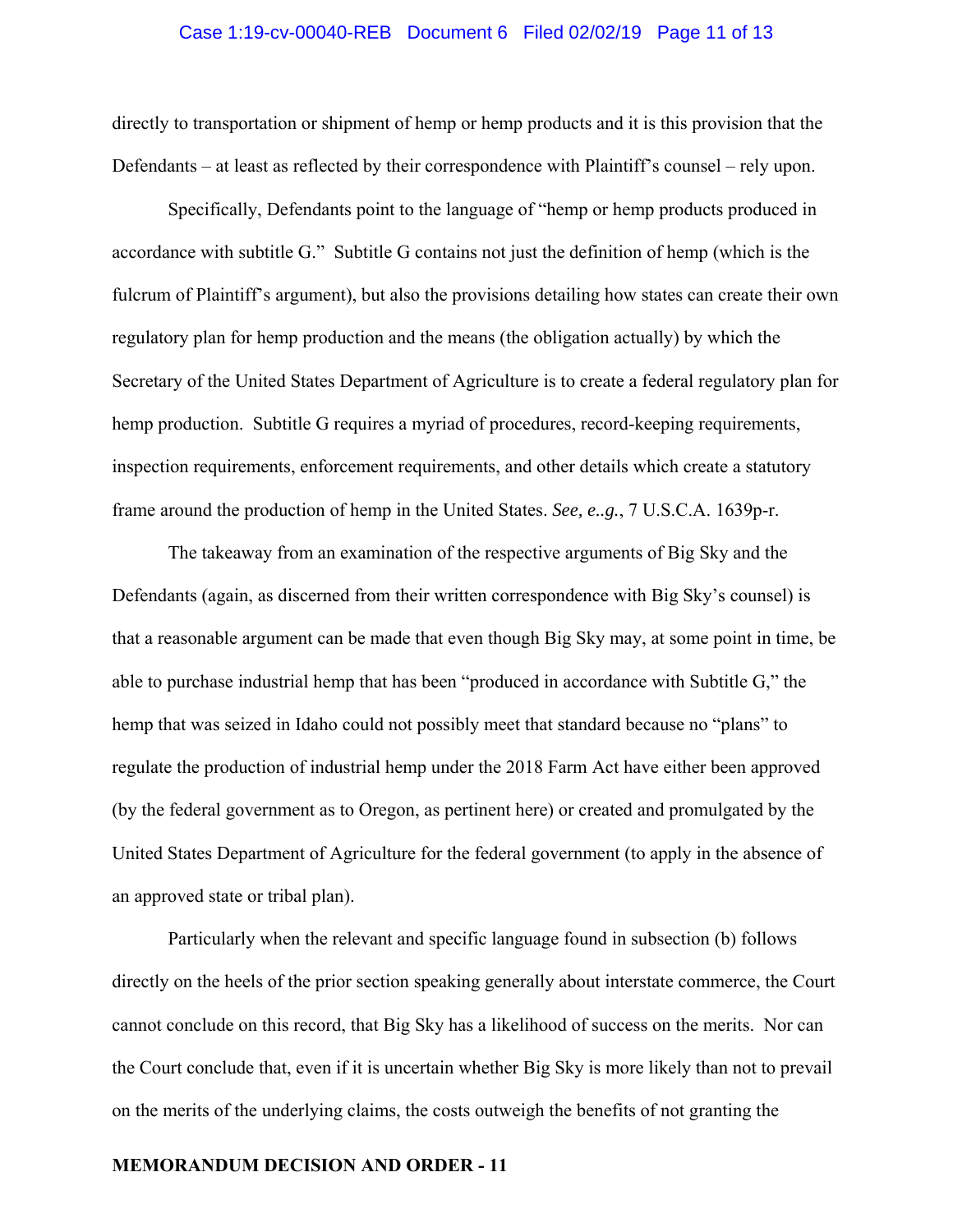#### Case 1:19-cv-00040-REB Document 6 Filed 02/02/19 Page 12 of 13

injunction and therefore injunctive relief should issue. Primarily, the Court is attentive here to the circumstances – that is, the record carries a question as to whether Big Sky (in its efforts to get to the front of the burgeoning industry that is forming around industrial hemp) went forward without being certain that it could move any hemp it might buy from one state to another, or did so without paying attention to whether one route from Oregon to Colorado might be better than another. In one setting, it might be said that Big Sky was taking a gamble that it thought was worth taking; in another view, it might be said that Big Sky did not realize that Idaho might take a different position about whether Big Sky was free to move industrial hemp around the country (or at least across its borders). In either instance, the scale that the Court is permitted to draw from the record now before it does not slide so far as to overcome the open question about what constitutes "hemp" under the 2018 Farm Bill and the status of the regulatory framework required by that legislation.

It remains to be seen whether the Court's assessment of those matters (and/or their measure against the sliding scale) changes after the record is more fully developed. In the meantime, there is always the possibility that ISP may have miscalculated, and that it should be considering taking affirmative steps to preserve the value of the industrial hemp that it has seized, or to reach some agreement for its return while still preserving the criminal case, if that is possible.

 Because of the Court's ruling on the likelihood of success element of the *Winter* test, and its assessment of how the balancing of that element might be weighed against the other parts of the *Winter* test, it is not necessary at this time to consider the other factors against the present record. This is not to say that Big Sky cannot prevail on the merits or even that Big Sky cannot subsequently prevail on its alternative request for a preliminary injunction. But on the present